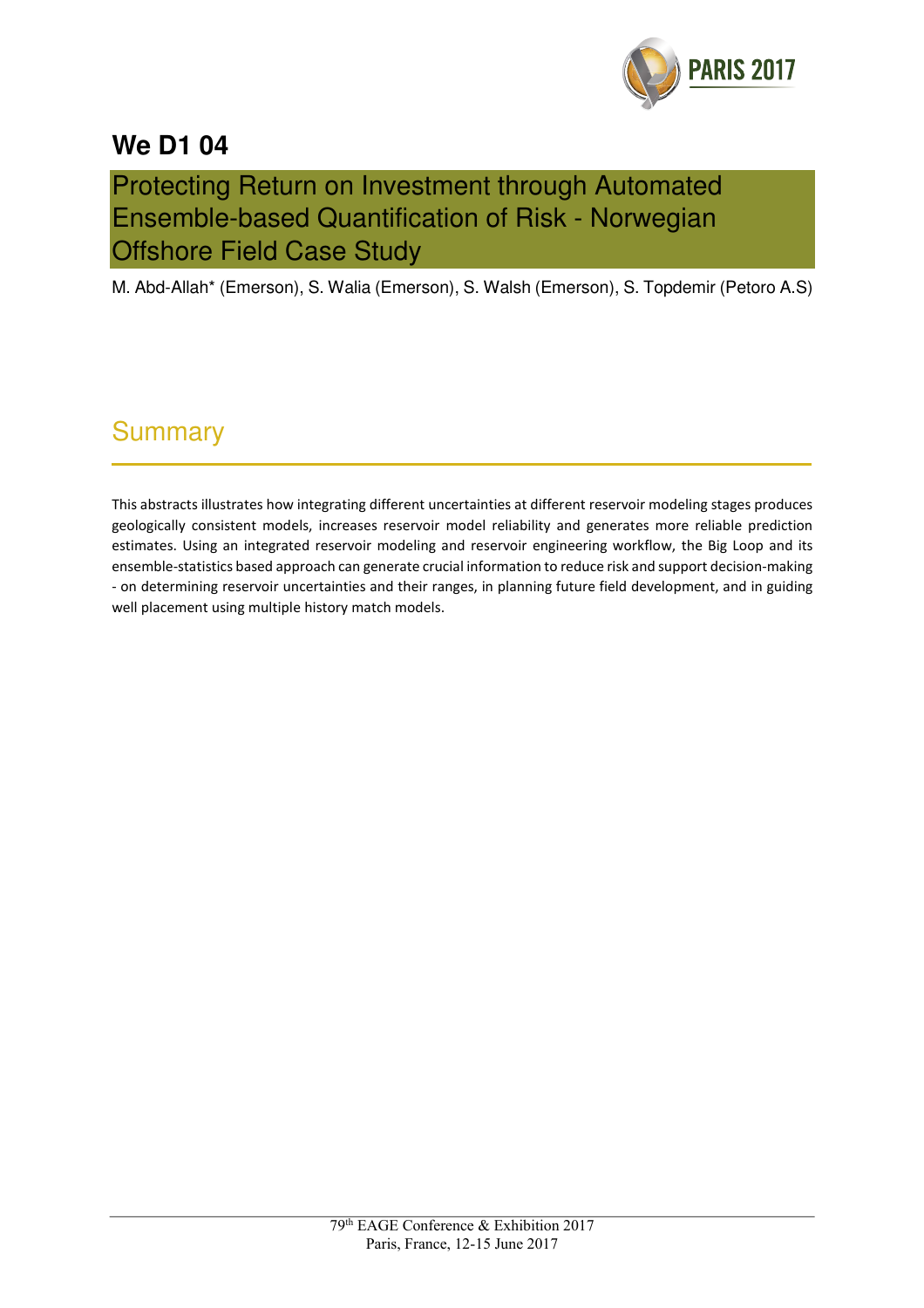

#### **Introduction**

The sharp oil price decline is pushing exploration and production companies to revise future investment plans and ensure investment decisions come with positive returns. Reservoir modeling is a key tool in such evaluations, as it explores different development scenarios to optimize field performance and get the most value out of the reservoir. Traditional reservoir modeling, however, relies on a single or small number of scenarios (base, high and low cases) and introduces deterministic prediction profiles for future field performance that don't fit with modern reservoir management guidelines. Such a modeling approach also fails to integrate the impact of uncertainties at the different reservoir modeling stages - from seismic interpretation through to dynamic simulation. In this abstract, the Big Loop<sup>TM</sup> methodology from Emerson Automation Solutions has been applied to a field offshore Norway to quantify the risk within the model due to different reservoir uncertainties, and evaluate the risk of installing an additional subsea production template in the field. The abstract will illustrate how the automated workflow produces geologically consistent history matched ensembles that lead to optimized production and a better quantification of the impact of combined uncertainties on current and future investment decisions.

#### **Method**

The geological and dynamic models are constructed and the uncertainties at each stage of reservoir modeling incorporated. Uncertainty ranges and prior distribution are defined, creating the prior multidimensional uncertainty solution space.

The Big Loop workflow starts by submitting a batch of simulation cases where the uncertainty solution space is sampled to validate the workflow settings, with the simulation results of these sampling runs used to build the initial proxy model. The second workflow step consists of submitting further simulation runs to refine the proxy model and enhance the history match. Consideration is given to the available observed data and its allowable history match tolerances. This is until multiple history matched models are achieved that reflect the probabilistic posterior distribution of the identified uncertainty parameters.

The final workflow step is to use the proxy model to sample this multi-dimensional posterior solution space through an ensemble-based prediction workflow. Predictions are generated with and without including the proposed additional subsea production template. The delta ensemble between both scenarios is subsequently calculated to evaluate the probability distributions of incremental recoverable oil as a result of this investment.

#### **Implementation**

The field in study comprises three oil reservoirs in a sandstones deposition environment and laterally sub-divided into four regions - from region one in the north to region four in the south with region one the primary target area for wells feeding into the planned new subsea template. The field comprises 17 drilled wells, where eight are producer wells and nine are water /gas injector wells. Based on sand volume fractions calculated from drilled wells of different zones, the channel belt and channels facies are populated, with crevasse and floodplain as a background.

Based on data analysis and previous history matching exercises, the following uncertainties were identified – all of which can have a major impact on calculating the reserves in place. These were: i) Facies Volume Fractions (VF): how much Channel (or Channel Belt) & Crevasse and their geometries. Also widths/thickness/azimuth/sinuosity as this impacts connectivity; ii) Facies Petrophysical Net Properties: Within the modeled channel (or channel belt)/crevasse, how much is net quality sand? iii) Water Saturation (OWC and SW equations); iv) Fault transmissibility to address the communication between the different reservoirs and different field regions; and v) Gas-oil relative permeability, oil-water relative permeability (LET correlations), saturation table end point scaling, vertical to horizontal permeability ratios, and analytical aquifer properties.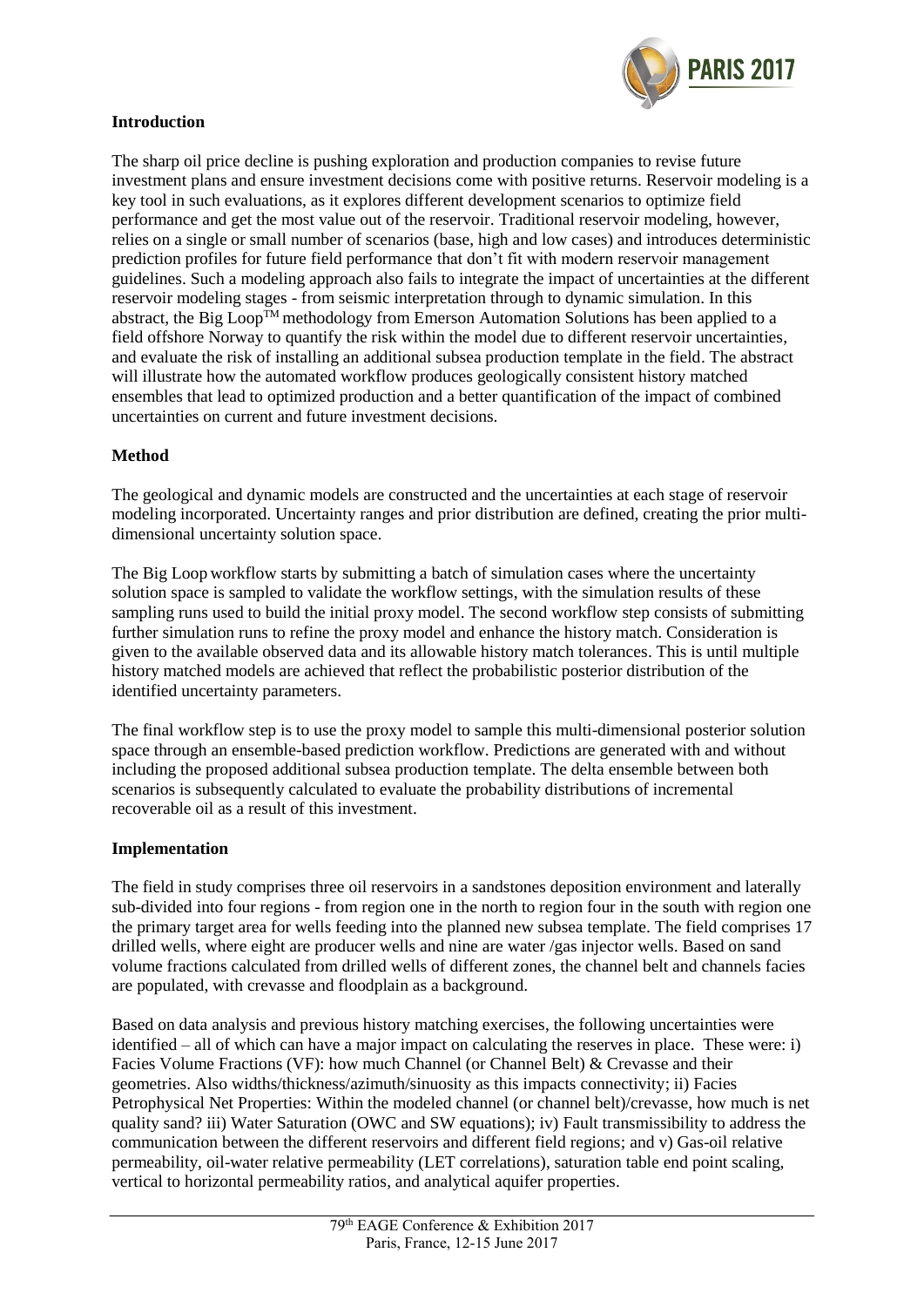

After defining uncertainty modifiers, the model's validity can be analyzed by comparing scoping runs results with the observed history data and investigating if the scoping runs bracket the history and whether the shapes of the simulator responses are similar to the observations or not. After completing the validation process, history match criteria and allowable tolerances were specified and refinement runs launched in batches. As more and more refinement runs are submitted, the proxy model gets updated and gradually improved until multiple good history match cases were achieved.

Figure 1 shows the improvement in quality during the process of refinement (red dots). Two different sets of posterior ensembles (100 simulation cases each) were submitted and investigated (green dots). In this case, most of the posterior ensemble runs had a good history match, indicating that the current proxy model is reliable enough and can be used for analyzing the model uncertainties.



*Figure 1 - Average overall quality plot after two posterior ensemble sets.*

## **Results –History Matched Models and Uncertainty Analysis**

Multiple geologically consistent history matched models were achieved using the Big Loop workflow with the models having different facies distribution. Figure 2 displays the history match results for different wells and figure 3 the geological models for three different acceptable history match cases along with the base model showing the consistency between the history match model and the static geology model. Big Loop prediction ensembles will integrate the effect of these different acceptable facies models on future field performance and optimization. The detailed uncertainty analysis and sensitivity tornado plots also highlight the fluid contacts, sand volume fractions, and the water saturation as the most influential history match parameters, with these main uncertainties having a significant impact on reserves calculations when compared with other identified uncertainties (figure 4).

## **Results – Prediction and Risk Evaluation**

Once multiple history match cases were achieved, the proxy model was used to determine the posterior uncertainty solution space and the Markov Chain Monte Carlo sampling technique was used to create a set of parameter values for the prediction ensemble sets (100 cases for each set). These take into account the posterior knowledge gained during the history matching process. Two different ensemble sets were submitted to confirm a stable confidence interval for both ensemble sets.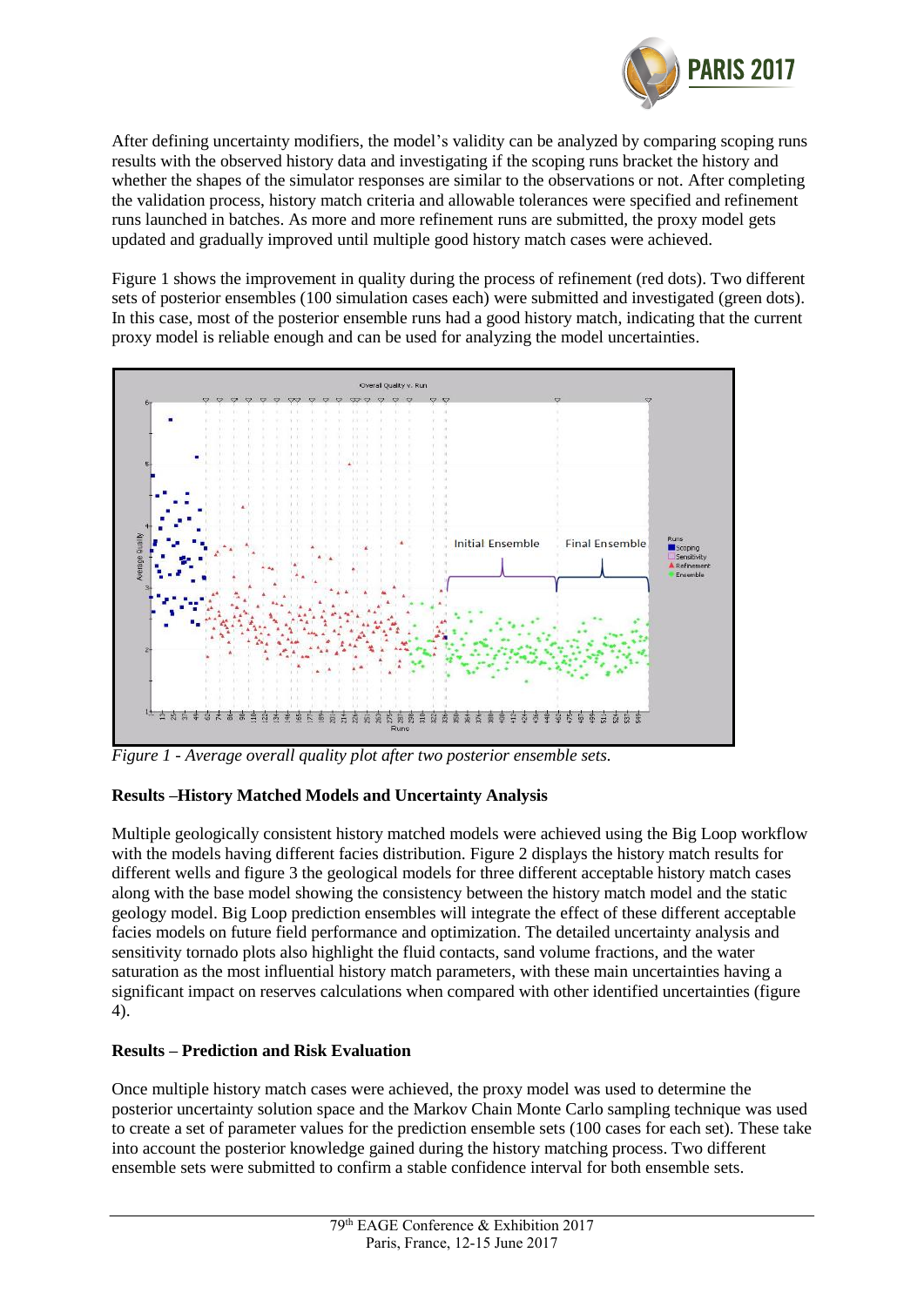



*Figure 2 – History match results for different wells and regional pressure*



*Figure 3 – Facies distribution for different history match models*



*Figure 4 – STOIIP probability distributions and sensitivity tornado plots*